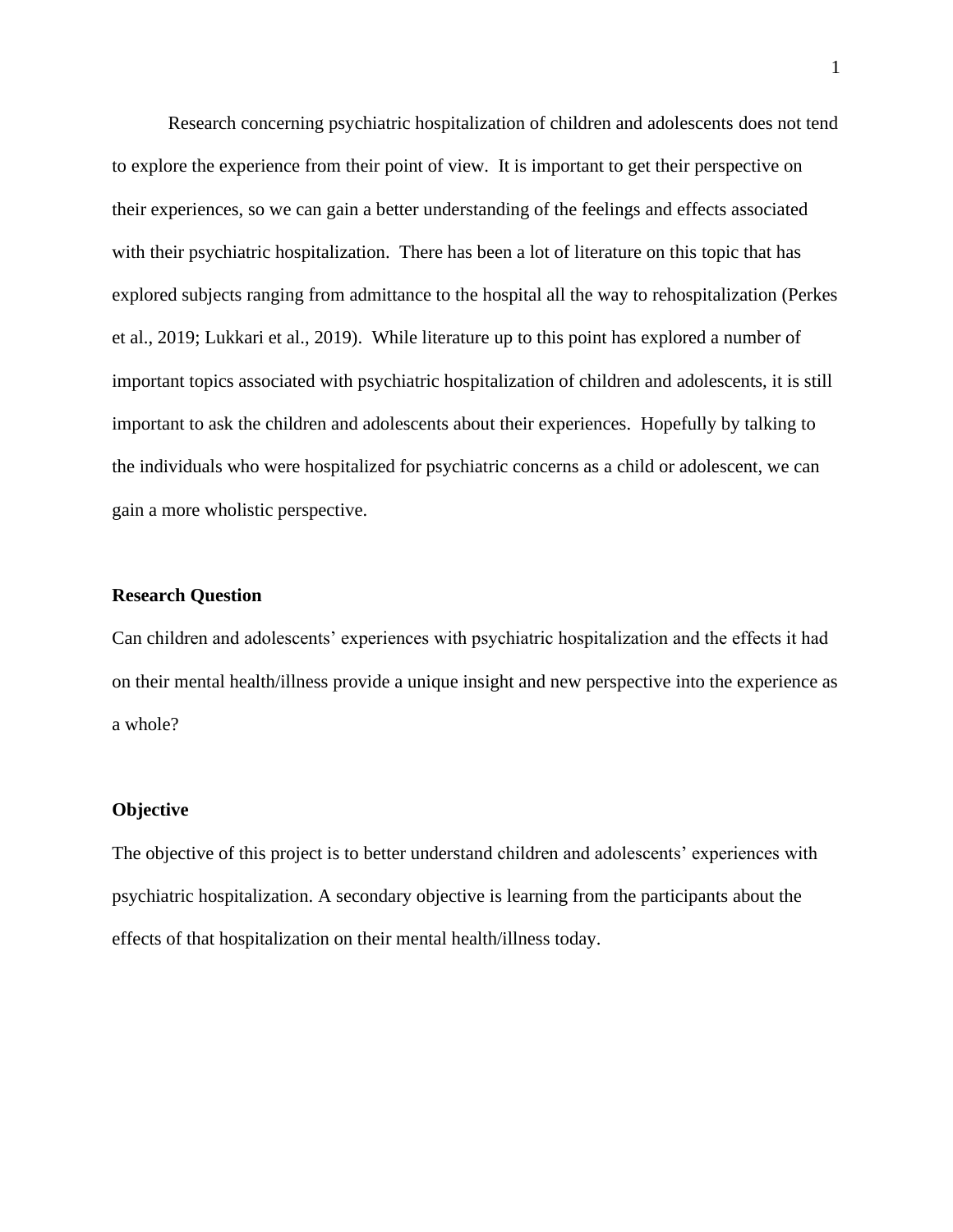## **Abstract**

This experiment investigated children and adolescents' personal experiences with psychiatric hospitalization and the effects it had on their mental health/illness. Four participants over the age of 18 took part in a semi-structured interview that looked at their own personal experiences with being hospitalized as a child or adolescent. The interviews were transcribed, audios destroyed, then a thematic analysis was performed to get a better sense of the experiences that the individuals had during their psychiatric hospitalization. It was found that every individuals' experience was very individualistic, although some of the participants did share a few commonalities. The project focused on the impact the participants felt, resources that they obtained, advantages and disadvantages, and whether or not they recommend hospitalization.

### **Literature Review**

#### *Admittance to Hospitalization*

Psychiatric hospitalization is one option used to treat and help individuals with mental disorders. For children and adolescents, it may be more effective to try to use other treatment options before deciding to hospitalize them for psychiatric needs. Separation from parents can be traumatizing for a child or adolescent, and by being hospitalized, they could develop other maladaptive behaviors that they observe from others and a dependence on the hospitalization experience as well (Perkes et al., 2019). Most children and adolescents who are admitted to psychiatric hospitals accept help and agree to being treated or their parents' consent to their child being treated (Cotgrove, 2014).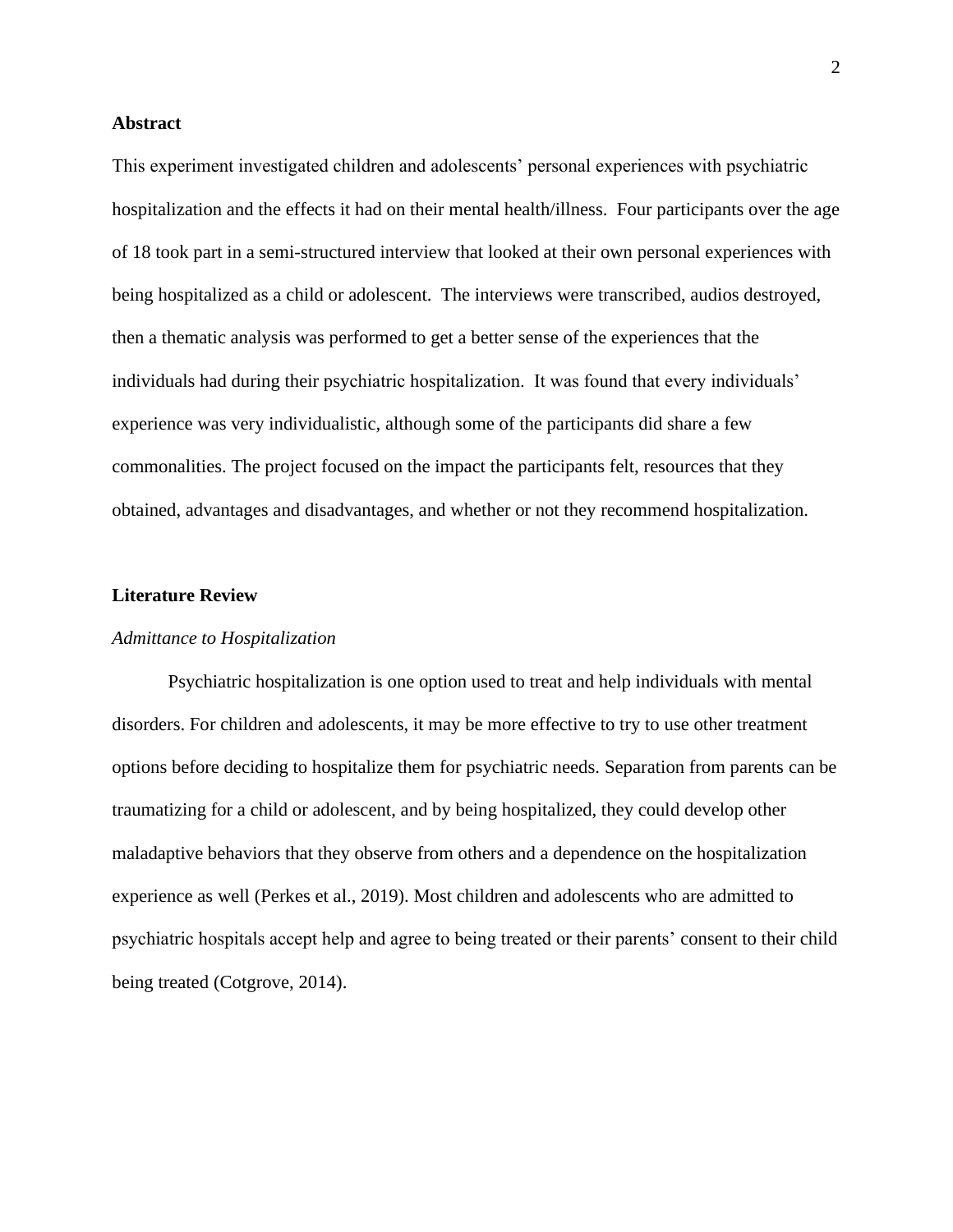## *Common Factors for Hospitalization*

Self-harm and suicidal behaviors are common high-risk factors of children and adolescents who are hospitalized (Perkes et al., 2019; Golubchik et al., 2013; Cotgrove, 2014). If it gets to the point where there is a fear of harm and it is too dangerous to safely care for the individual, that warrants hospitalization. It can also be beneficial to hospitalize children and adolescents when there needs to be clarification of diagnosis and if other medical interventions are needed (Perkes et al., 2019). Hospitalization allows for around the clock observation which can result in a more accurate diagnosis. The inability of the parents to understand their children's problems is another factor that often results in the child being hospitalized (Golubchik et al., 2013). In this scenario, the parents aren't able to appropriately support their child because of the lack of understanding that they have about the situation. A child or adolescent also may be hospitalized if they require intensive treatment that can't be received from other services and if they need an intensive assessment that can help with future treatment (Cotgrove,2014). The consistent theme with all of these factors is that they often have the goal of keeping the child or adolescent safe.

#### *Common Characteristics in Individuals Who Get Hospitalized*

Many mood and psychotic disorders were often seen in children and adolescents who get hospitalized (Golubchik et al., 2013). Some specific disorders that are common in hospitalized children and adolescents are disruptive behavior disorders, bipolar disorder, schizophrenia, anxiety disorders, eating disorders, Tourette's, autism spectrum disorder, and drug use (Lalayants et al., 2018). Adolescents with these disorders were more likely to receive inpatient treatment in the form of psychiatric hospitalization. Older adolescents, female adolescents, and black adolescents were also more likely to be admitted to psychiatric hospitalization than other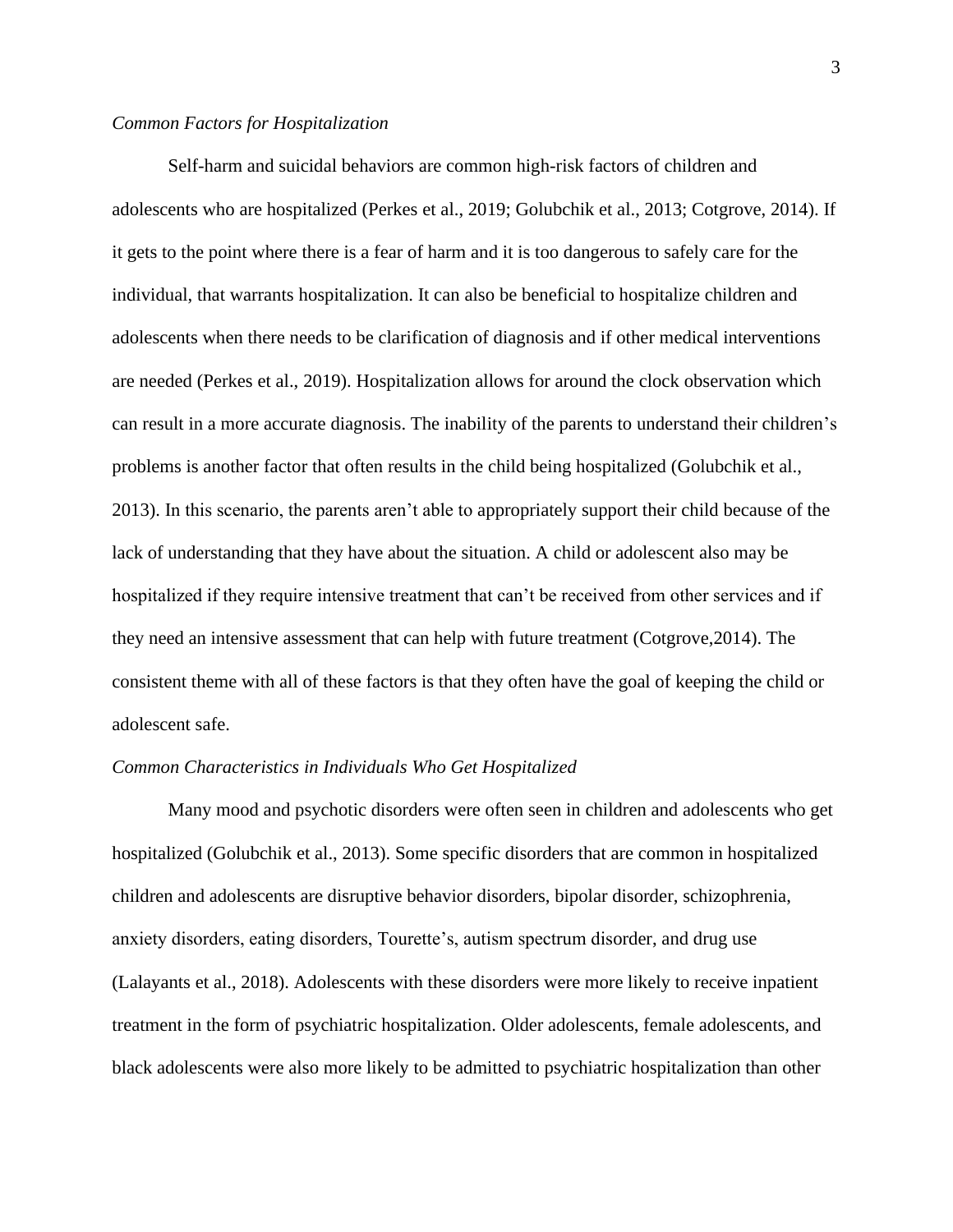adolescents. Similarly, it was more likely for psychiatric hospitalization if adolescents had a mix of a mental disorder and a substance use disorder.

#### *Length of Stay*

The length of stay for youth who are in psychiatric hospitals depends on a wide range of factors. A study decided to look at these factors in order to determine if they were associated with length of stay (Reynolds et al., 2018). One factor that was often associated with length of stay was the type of insurance an individual had, and it was found that those with Medicaid tended to have a shorter length of stay. Another factor was diagnostic related, and it found that youth with adjustment disorders were more likely to have a shorter length of stay compared to those with psychotic disorders, who often had longer length of stays. Illness severity also played a role, and those who had to be restrained for agitation often had a longer length of stay. Additionally, youth also usually had longer lengths of stay if the attending changed within a person's time in the hospital, and this was probably due to the fact that a new attending wouldn't know the patient as well and may decide on a completely new treatment plan. Interestingly, being admitted on a Tuesday was also related to longer lengths of stay and that is most likely due to the fact that patients are less likely to get discharged on the weekend (Reynolds at al., 2018). Furthermore, youth also tended to have a longer length of stay if they were being discharged to a residential treatment. All of these factors correspond with length of stay for youth in psychiatric hospitals.

#### *Rehospitalization*

In one study, the relationship between child inpatient care and future adolescent inpatient care was examined (Lukkari et al., 2019). It was more common that boys with previous inpatient care during childhood, came back for adolescent inpatient care, 57 out of 208, with only 32 out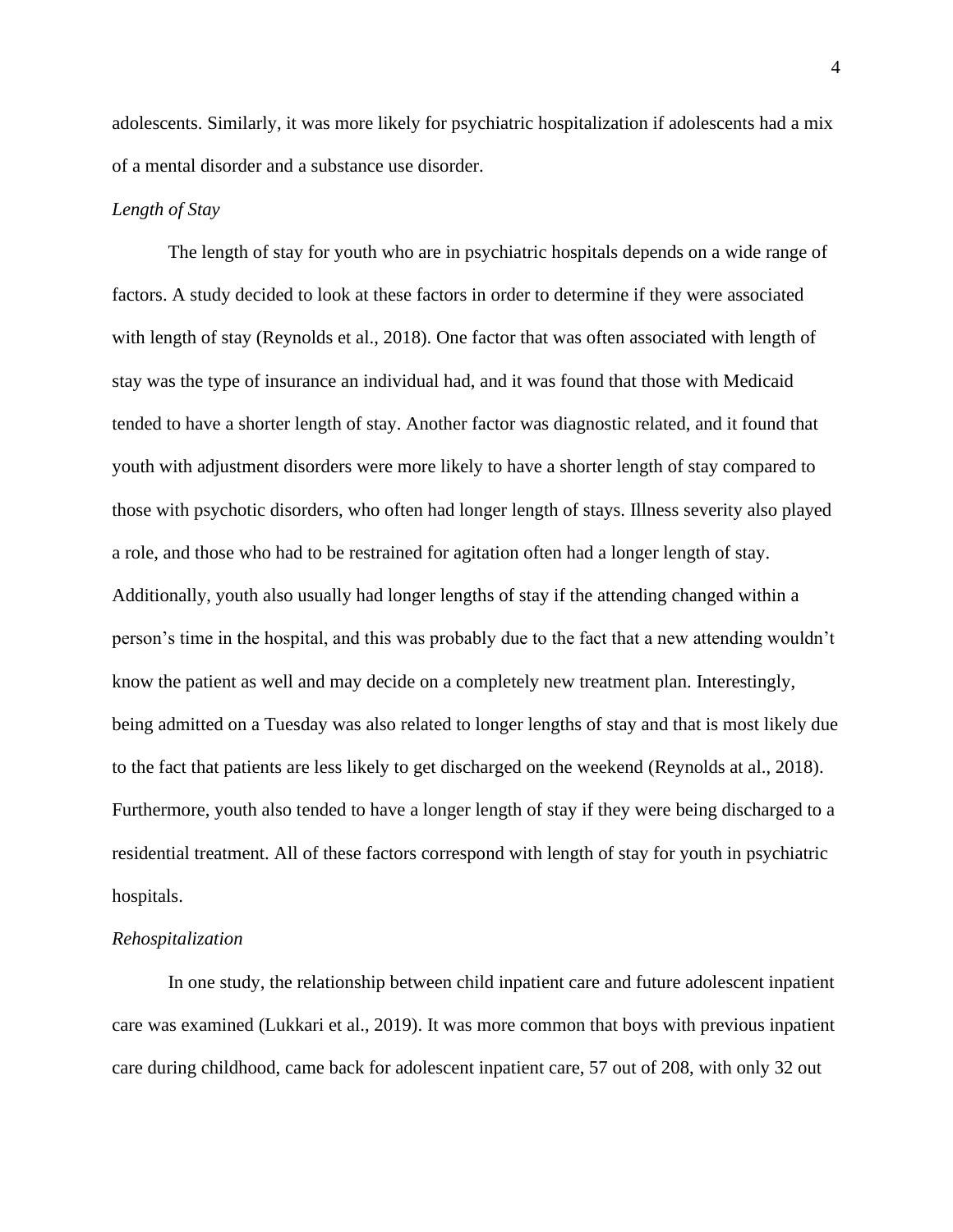of 300 girls having to have adolescence psychiatric hospitalization after childhood inpatient care. Aftercare is often essential to children and adolescents who are hospitalized for psychiatric concerns, however one study found that only 70% of youths received mental health services in the form of aftercare following psychiatric hospitalization (Trask et al., 2016). The more aftercare that a recently released youth received was associated with reduced risk of them being rehospitalized, specifically the more hours of aftercare or the more day treatment they received, was associated with lower risk. This study found that it is not just about whether or not any aftercare was received, it is about the type and amount of aftercare that impacts the risk of rehospitalization. In a study about psychiatric inpatient readmissions, 1233 children and adolescents were examined (Grudnikoff et al., 2019). Out of those children and adolescents, 101 youth that were hospitalized were then hospitalized again within 30 days from their first admission. 130 youth were readmitted within one year of their first hospitalization. Readmission within one year was more likely to occur with individuals who had higher rates of Medicaid eligibility, who received a diagnosis of depression, bipolar disorder, obesity, and who were discharged on antipsychotic medications. Readmission was more likely to occur within 30 days for individuals who had worsening symptoms, who showed significant symptoms and disruptive behaviors at home and school, and who had difficulty getting outpatient psychiatric services. Another study found that youths are at risk for rehospitalization for many years following their first admission, even being at risk through young adulthood (Arnold et al., 2003). The study also found that many of these adolescents are eventually rehospitalized on multiple occasions.

# *Perspective on Readmission into Psychiatric Hospitalization*

In the same study, 45.6% of parents of these children readmitted within 30 days believed that their child wasn't ready for discharge the first time (Grudnikoff et al., 2019). The caregivers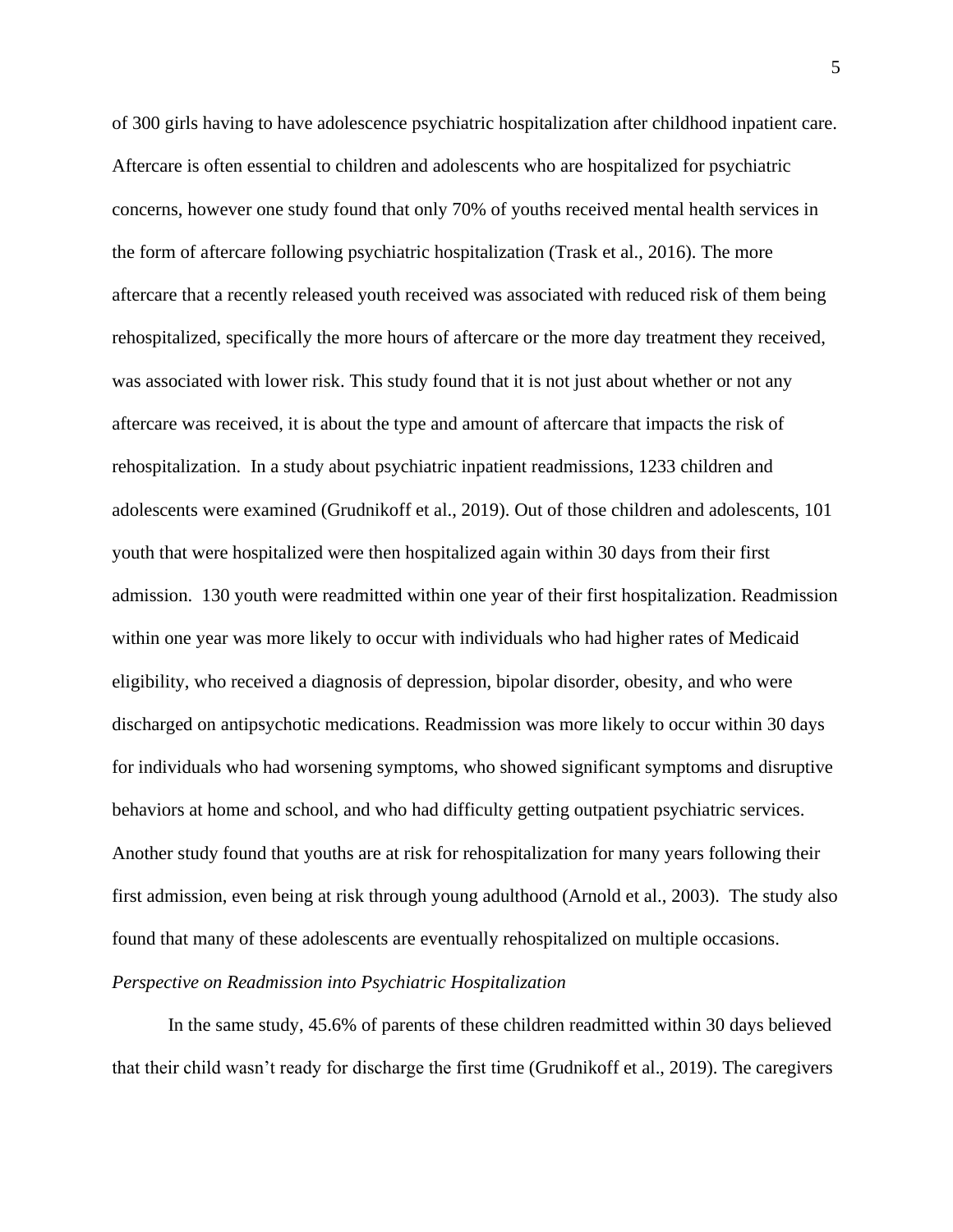of the children believed that readmission was due to the child/adolescent being discharged too soon the first time, the failure of aftercare to occur or help, and worsening symptoms. Whereas the clinicians believed that readmission was due to their illness and environment of care and family factors. It is unknown what the child's perspective was as that data was not taken. The child's perspective on their own readmission could have provided useful information on their hospitalization experience.

## *Correspondence Between Mental and Physical Illness*

Another factor of mental illness is the correspondence that it has with physical illness. Children and adolescents who experience mental illness are also likely to experience physical illness that goes along with it. Youth themselves suffering from mental illness reported during psychiatric care that they had sleep difficulties and they did not engage in a lot of physical activity and healthy eating (Preyde et al., 2018). Specifically, they reported only being active once or twice a week and only eating fruits and vegetables two or three times a week. The researchers did not further probe the youth participants as to why they did not want to participate in these activities and that could have provided valuable insight from the youth's perspective.

There have been a multitude of studies about psychiatric hospitalization in terms of children and adolescents. However, there hasn't been many studies or studies at all that get the child's or adolescent's perspective on their experiences with psychiatric hospitalization as well as the future effects the hospitalization had on them.

#### **Data Analysis**

### *Operational Definitions:*

Childhood: This term is for a person ranging from birth up to 12 years old.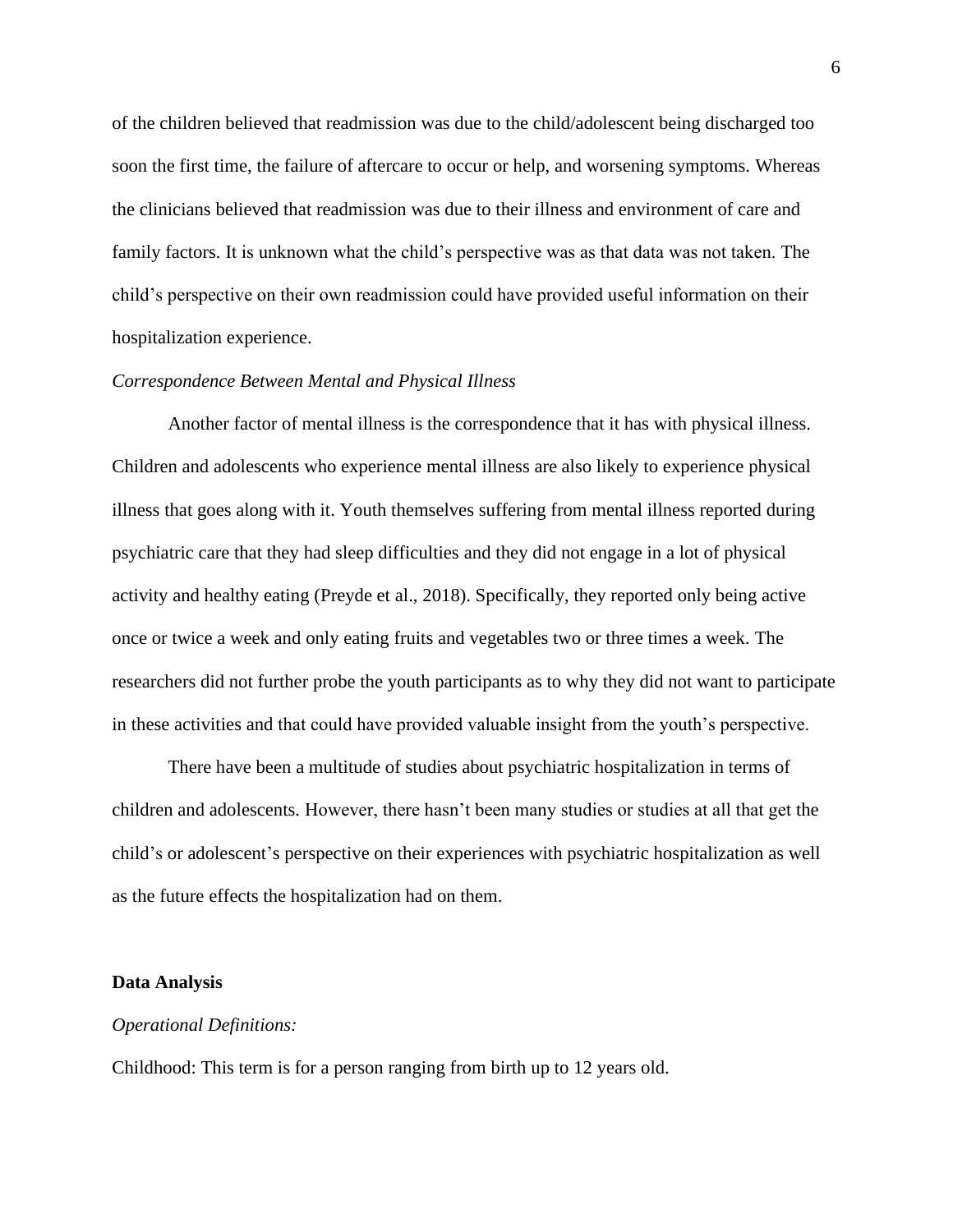Adolescence: This term refers to a person that is 12 to 17 years old.

Psychiatric Hospitalization: This term refers to inpatient services in a hospital that are required due to psychiatric concerns.

Readmission: This term refers to being hospitalized for psychiatric concerns more than once. Thematic Analysis: A method of analyzing qualitative data. The data is closely examined in order to identify common themes, topics, ideas, and patterns.

## **Methods**

## *Participants*

For this study, I asked individuals who were 18 or older and were hospitalized for psychiatric concerns at least once while they were a child or adolescent to partake in a semistructured interview. The first participants were recruited by personal connections and social media. These personal connections refer to acquaintances. Then snowball sampling was used to find further participants. We were looking for up to 20 participants to participate in this study. Demographic information was collected prior to the interviews to get a sense of the type of people who participated in the study. Four individuals participated in this research project. They all identified as women and their ages were 19, 21, 22, and 35. Their ethnicities were all white. Two of the individuals are currently in undergrad now, one individual has a bachelor's degree, and the other is currently in graduate school. The socioeconomic statuses of the participants are lower class, middle class, middle-high class, and upper-middle class. The participants were told that the goal of this study is to gain a better understanding of individuals experiences with psychiatric hospitalization while they were a child or adolescent, and to talk about the possible effects it had on them later in life.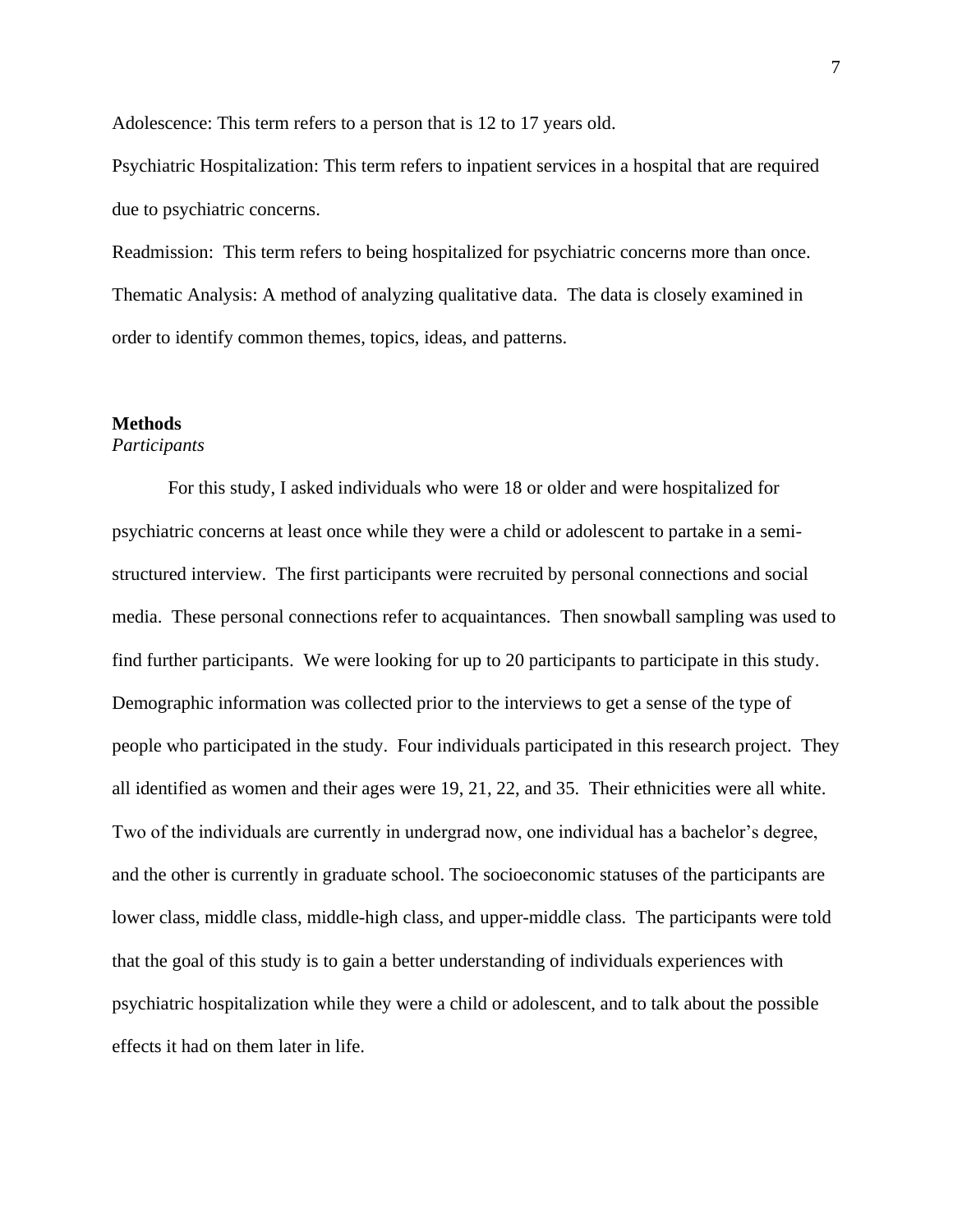## *Materials:*

The semi-structured interview consisted of in-depth questions about the individual's experiences with psychiatric hospitalization and the effects that they felt later in life because of it (Appendix A). The interviews were comprised of some structured questions about their experiences and the later effects it had on them, but the interviews were also open to exploring different topics depending on the participants responses and comfort level.

# *Procedure:*

After they sign informed consent, the participants took part in the semi-structured interview. The interviews lasted approximately one hour. While the interviews were being conducted, they were audio recorded. In that instance that they didn't want to be audio recorded, the researcher would have taken personal notes. After being audio recorded, it was later transcribed with a code only familiar to me, the researcher. The audio was then destroyed after the transcription. After they were transcribed, a thematic analysis was performed to get a better sense of the experiences that the individuals had during psychiatric hospitalization while they were a child or adolescent and the future effects that it had on them. The study was reviewed and approved by the Institutional Review Board of Fontbonne University.

### **Results**

#### *General Information*

Participant 1 will be referred to as Emily. Participant 2 will be referred to as Isabella. Participant 3 will be referred to as Allison. Participant 4 will be referred to as Kaylee.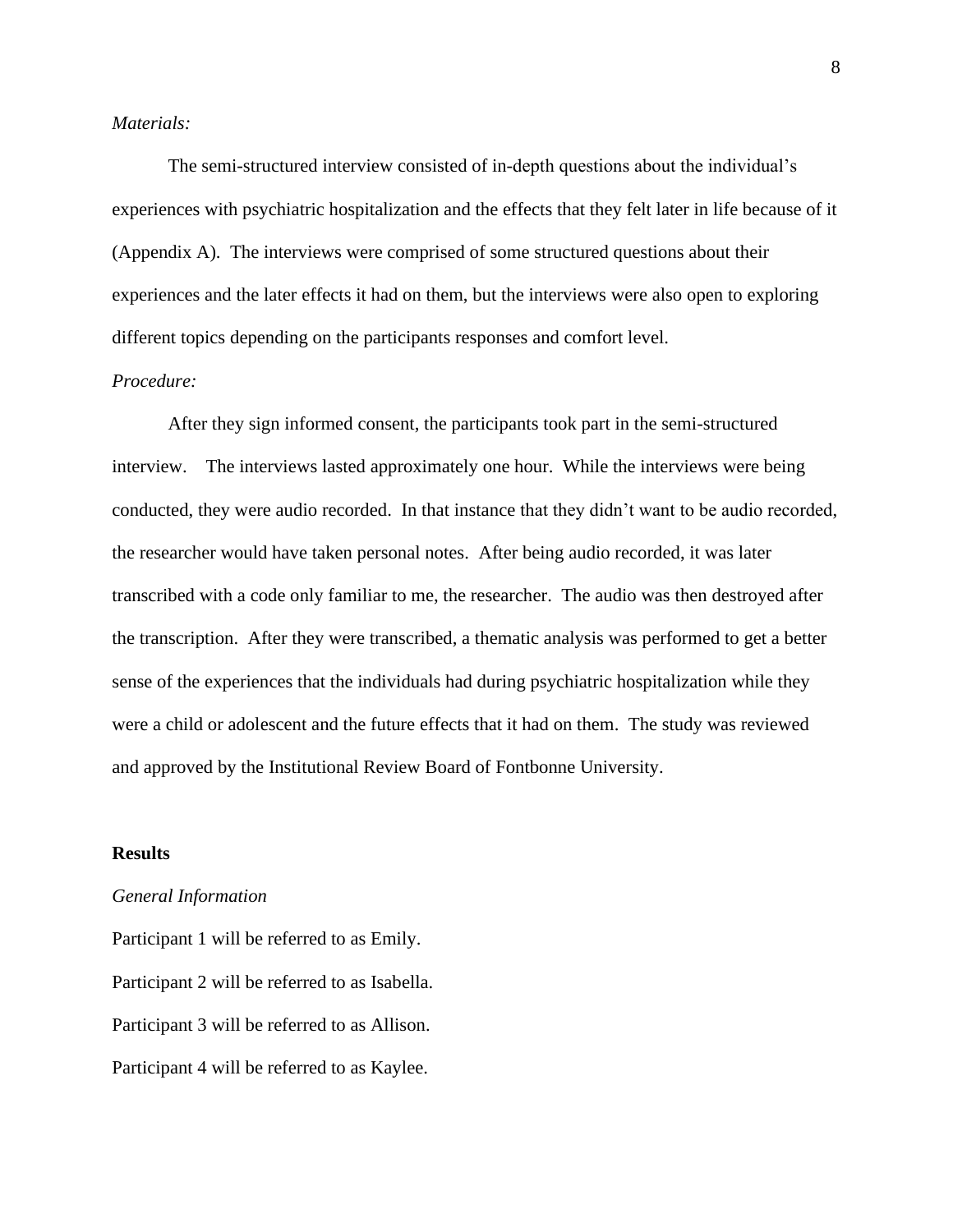#### *Diagnoses*

Emily:

Emily was hospitalized for the first time when she was 13 years old. She was hospitalized at least 7 times after that through the age of 17. Her diagnoses are depression and anxiety. Isabella:

Isabella was also hospitalized for the first time at the age of 13. She was hospitalized 5 times, with the last one being at the age of 16 or 17. Participant two was initially diagnosed with depression, but later received the right diagnoses of bipolar disorder. She also has been diagnosed with PTSD and general anxiety disorder.

Allison:

Allison differs from the other participants in the case that she was in PHP (partial hospitalization program) compared to inpatient psychiatric hospitalization. PHP is a program that lasts throughout the day, but you do not stay the night as if you were in inpatient. She was 15 when she attended this hospitalization program. Allison included these as her diagnoses: generalized anxiety disorder, social anxiety disorder, OCD, bipolar, ADHD, hair pulling, and skin picking. Kaylee:

Kaylee was hospitalized three times throughout her adolescent, the first being when she was 13, and the last being when she was 16. In her adolescence, she was diagnosed with bipolar 1 and ADHD. Overtime, they realized that ADHD was not the right diagnoses. She was also diagnosed with autism spectrum disorder, general anxiety disorder, and PTSD.

### *Impact*

All four of the individuals who participated in this study, experienced some similar impacts of their hospitalization as well as individualistic differences.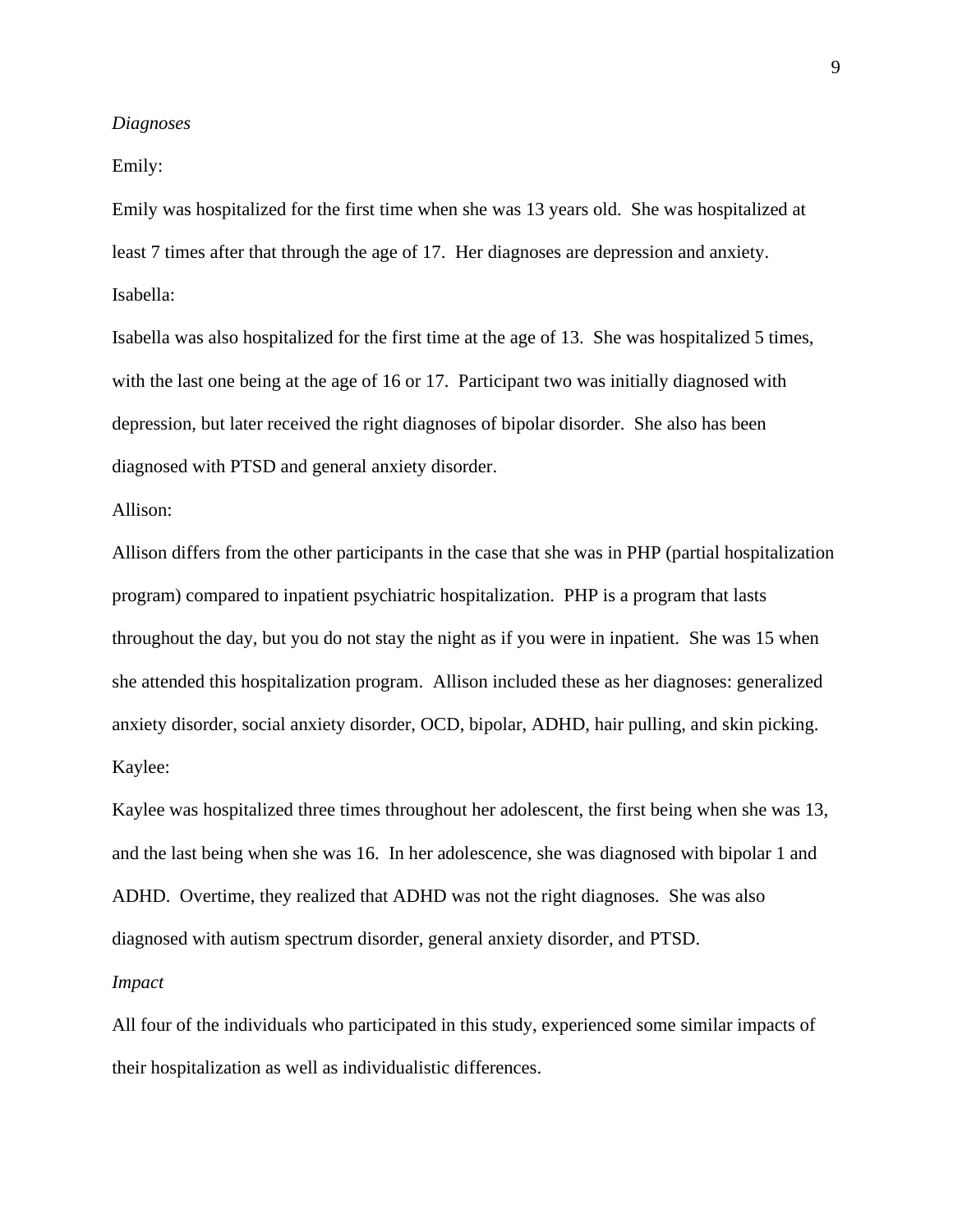Positive:

Emily found her hospitalizations as a combination of helpful and not helpful. She found the hospitalization to be helpful for learning coping skills and she especially found it helpful in keeping her safe, specifically from killing herself. After getting out the hospital, she felt that her depression in the short-term got better because her suicidal thoughts started with being very intense, but they dwindled over time and got less severe. Isabella also felt that the coping skills she learned were helpful. Kaylee said she found the resources that were given afterwards, like a connection to a psychiatrist, to be helpful.

Negative:

While Emily couldn't kill herself, which she found to be helpful, she could still cut herself, and she found the reactions of the staff as not helpful in those incidents. She mentioned how in these incidents, the staff would freak out and put her on a 24-hour watch which she felt was completely invasive. Additionally, she found the impacts on her illnesses while in the hospital to be negative. She said that her anxiety got worse due to being concerned about what others thought about her and her being hospitalized. She also said her depression got worse because of the shame she felt associated with being hospitalized. Isabella had a unique situation in which she described her home life as a "bad place". Due to this, while she felt better after her hospitalization for a few days, soon after returning to her home situation, she would start to decline and get worse again. Allison found her anxiety to be worse after the hospitalization. She felt that within her hospitalization, none of the big issues she had were worked on. Kaylee said she didn't find the hospital to be necessarily helpful, but she found the resources that were given afterwards, like a connection to a psychiatrist, to be helpful.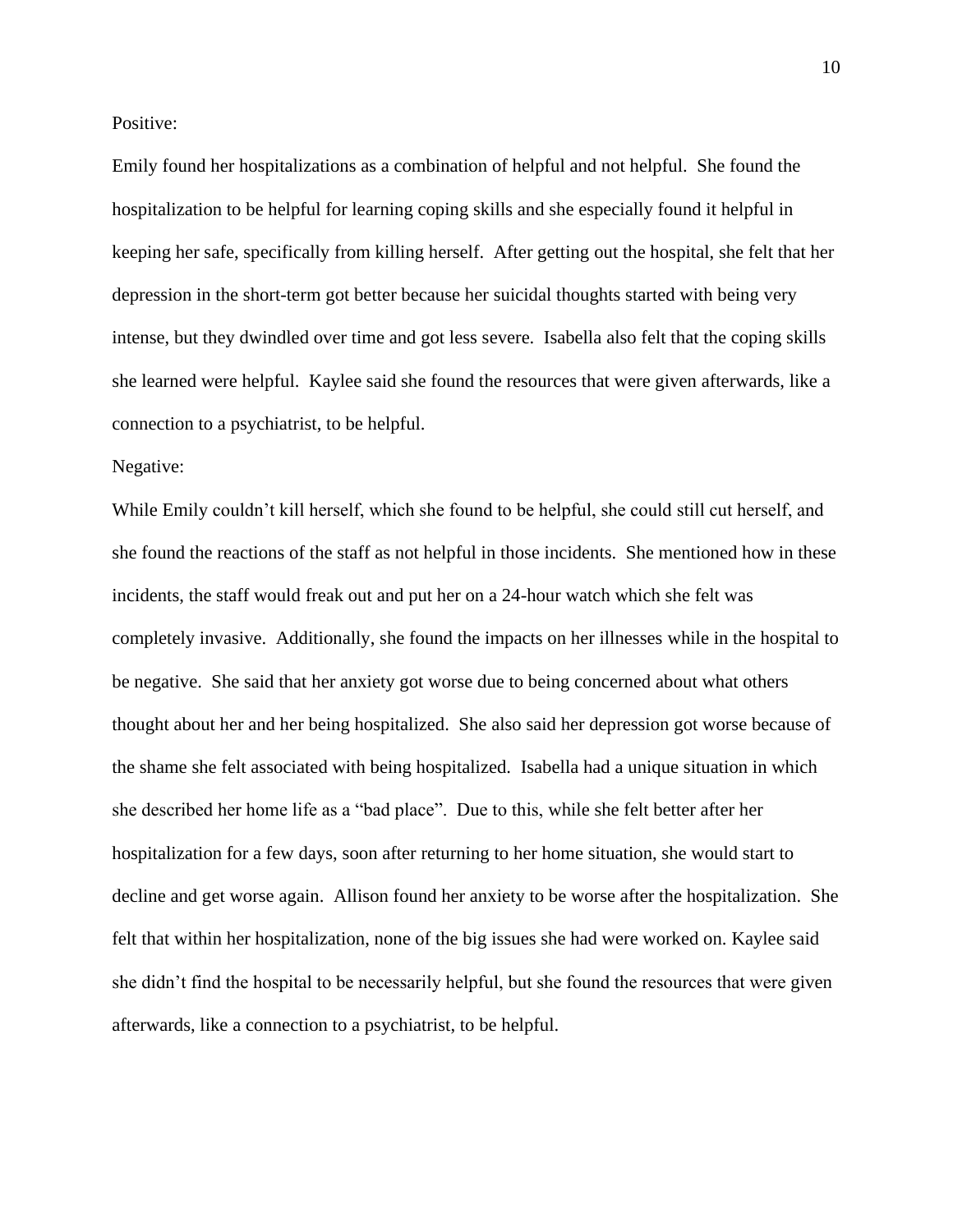#### *Resources*

### Emily:

Emily gained resources in the form of outpatient and coping skills. She said that in terms of a follow up plan, she would be told to just keep seeing her therapist and psychiatrist, while also being referred to an outpatient program. She mentioned that she still uses some of the coping skills she learned during her hospitalization. The hospital also referred her to an outpatient program where she met her current therapist. She did bring up the point that after a while, "quite a few hospitalizations", they stopped referring her to outpatient and she would just be told to keep seeing her psychiatrist and therapist.

## Isabella:

Isabella talked about how one time they set her up with group therapy, which she found to be very helpful. One time, while she was in the hospital, she learned about cognitive behavioral therapy, which she found helpful and she was able to start changing the way she was thinking. She also got put into EMDR therapy which helped her a lot, to the point where she no longer has to do it. While she was connected to some resources, she felt overall, that they didn't do enough in terms of a follow up plan and they needed to put more effort into it.

### Allison:

Allison had an experience where she was discharged with one day's notice because she wasn't making enough progress. They didn't provide her with any resources, and she felt like all of a sudden, she was just dropped off and let go.

#### Kaylee:

Kaylee, as mentioned briefly before, said she found the resources she was given to be helpful. They connected her to a psychiatrist, psychologist, and got her started on medication for the first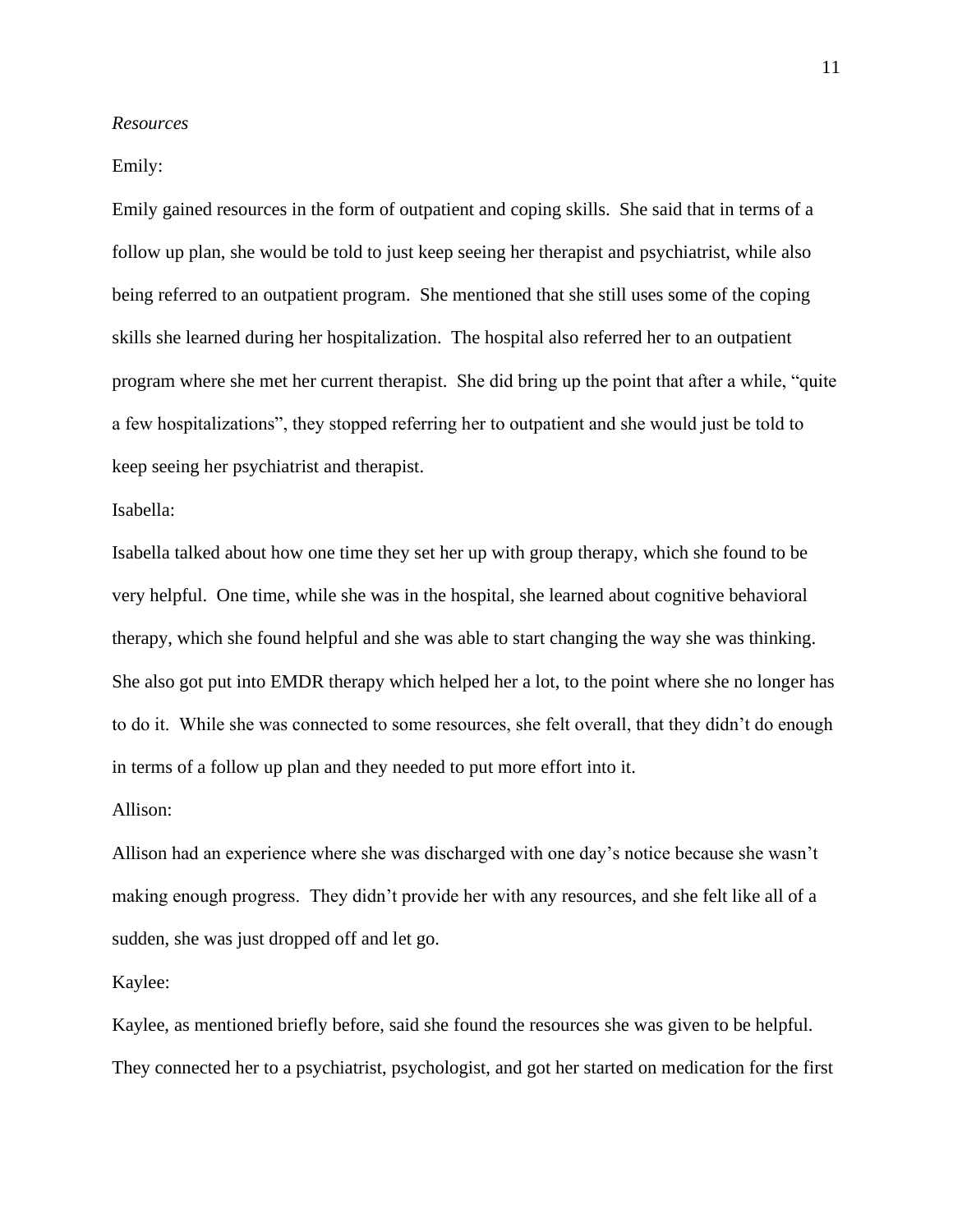time which she found very helpful. However, she also mentioned that besides just making sure you see a doctor, there was not a lot of referring her to anything beyond that.

#### *Advantages and Disadvantages*

#### Advantages:

Emily found the biggest advantage of hospitalization to be that you cannot kill yourself there. She specifically said that "everything is made so there is no way to kill yourself, that is probably the biggest pro, that you are safe". Isabella found the biggest advantage to be the same as Emily, which is you cannot kill yourself no matter how hard you try. She mentioned personally for her, it was, "I'm in a safe place, I can't hurt myself". Allison said that the biggest advantage was that she was able reshape and reframe the negative effects that she felt. She developed a drive to work harder and get better because of this experience. She simply said that "a positive is that it was so bad that I worked to reframe it". Kaylee found the biggest advantage to be that she was able to get out of the abusive situation that she had with her family for a little while. She mentioned that "it kind of gave me a rest from that, and I think that it helped me to a certain extent".

#### Disadvantages:

Emily mentioned the biggest disadvantage as being you start to keep things hidden. She said that you become afraid of getting help because you associate getting help with going to the hospital. You become more reluctant to tell people what is going on because of this association. She specifically mentioned that she began to "keep her pain inside". Isabella brought up the strict structure and need for compliance as a disadvantage. She specifically said that "it gave me constant anxiety because I didn't want to get in trouble". She mentioned a specific experience of taking a shower for 20 minutes instead of the usual 5. She got in trouble and they took a point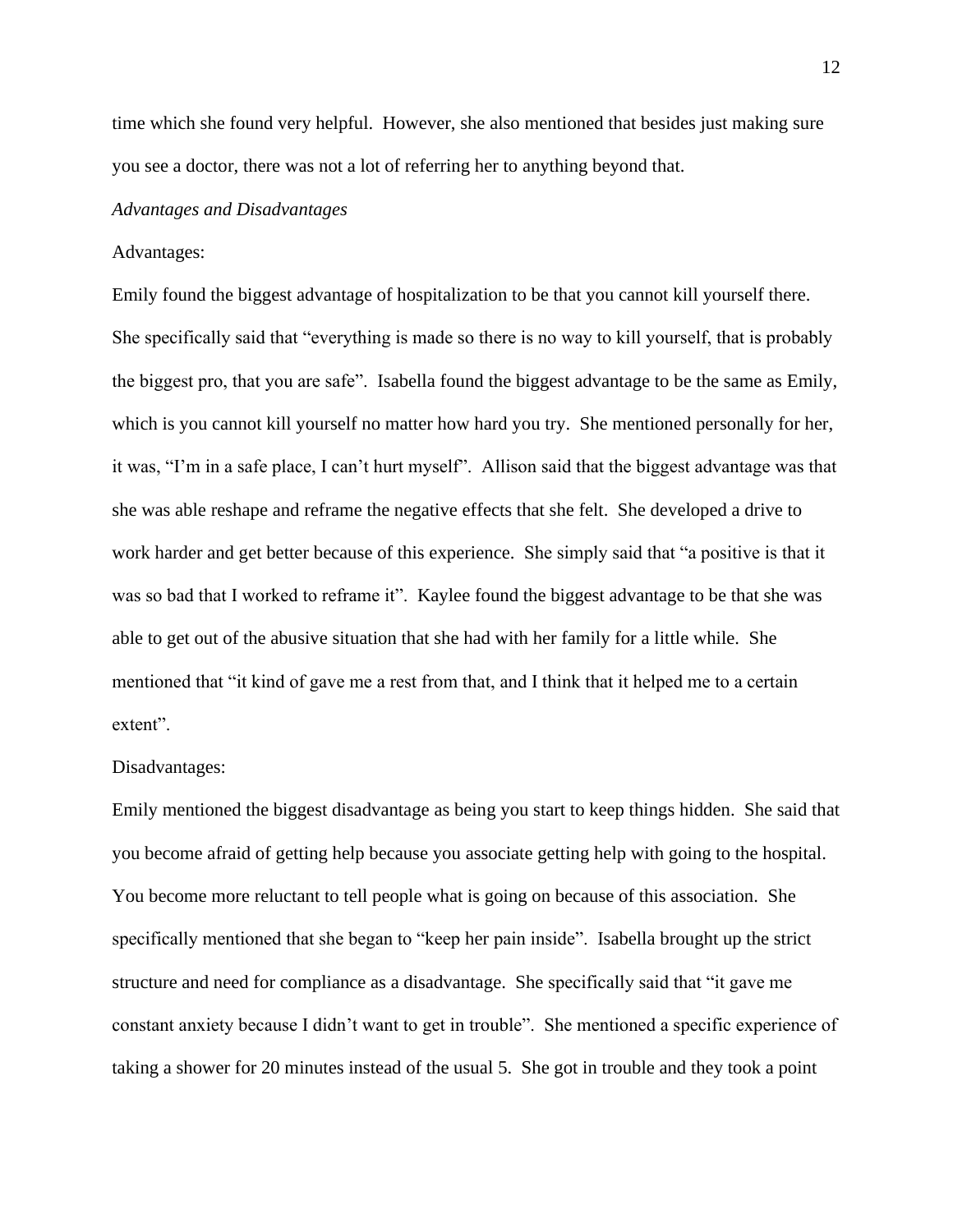off which caused her to have a panic attack. Allison said the biggest disadvantage would be the lasting negative effects that she felt from her hospitalization. Kaylee mentioned the biggest disadvantage as being her hospitalization started her down a path of being misdiagnosed for a decade. Because of all the misdiagnoses, she wasn't treated effectively, and she felt her hospitalizations really set this path in motion. She specifically said that "they focused a lot on the immediate factors without really delving into what was going on in my life".

### *Recommend*

## Emily:

Emily said in the case that you are feeling suicidal with the intent to kill yourself; she would recommend hospitalization. Since you can't kill yourself while you are there, it is the best decision to be hospitalized because of the safety aspect. However, just in the case of feeling suicidal with no intent, she said she would not recommend hospitalization. She feels like it does more damage than good because you are in such a locked down environment that you can't do the things that help you feel better. For example, you can't do a lot of the coping skills that you have learned and practiced while in the hospital because it is such a restrictive environment. You also can't see your therapist and psychiatrist while you are in the hospital. She said specifically with children, in most cases she would not recommend hospitalization. She said that if the child is completely out of control, it might be necessary. She mentioned how it could be a parenting issue though and not actually fall on the child themselves.

Isabella:

Isabella said that she would recommend hospitalization for kids who are actively suicidal because it is an environment that keeps you safe. She mentions that it is dependent on the situation though because if you have a child who is very aggressive, with homicidal behavior,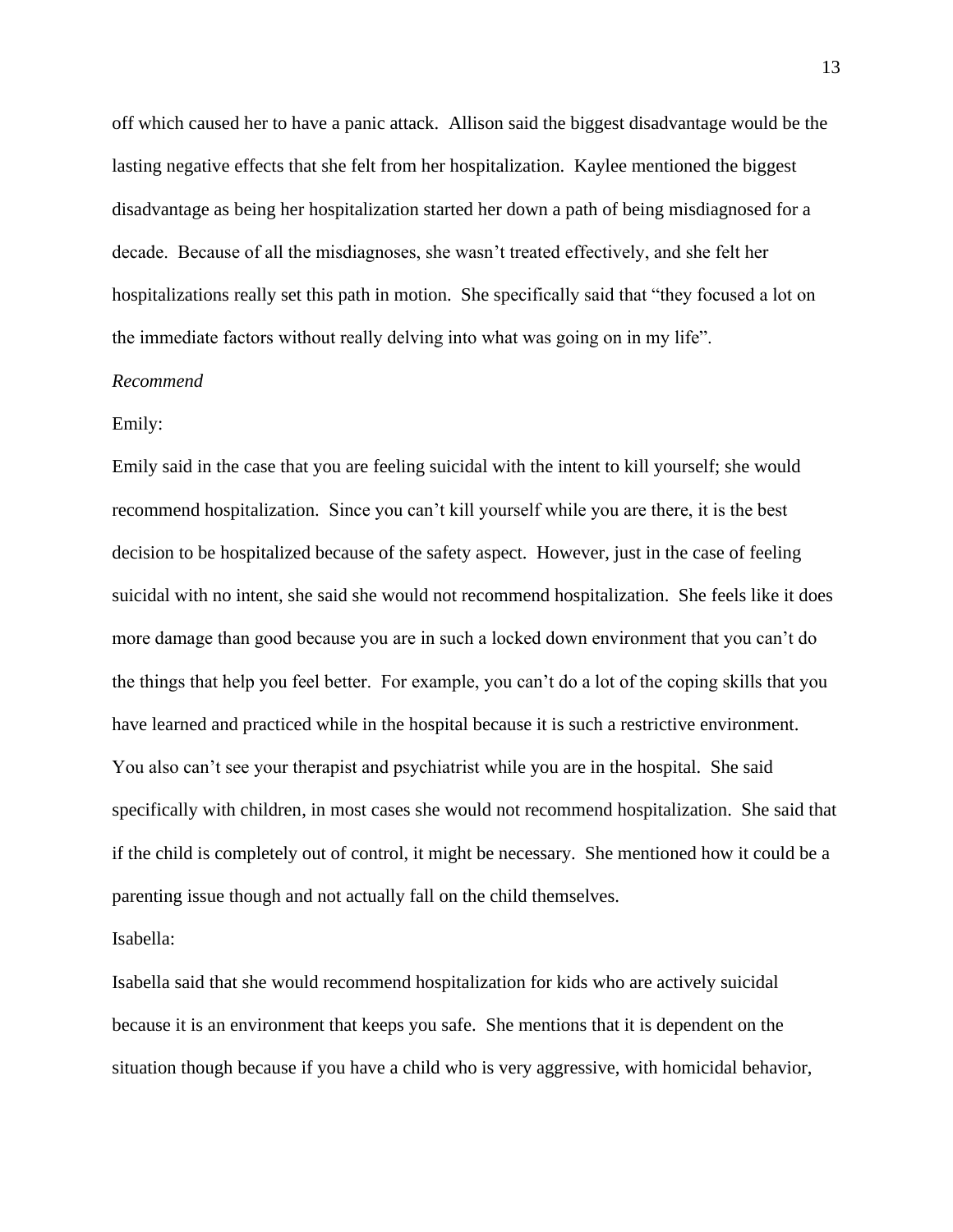psychiatric hospitalization might not be the best environment for them because they may need more help. Isabella, at the very end, came to the realization that she would recommend hospitalization in general as an adolescent because when you become an adult, it may become harder to access these kinds of resources.

## Allison:

Allison said bluntly that if the program is the same as it used to be, she would not recommend it. However, she does say that everyone's experiences are different, and it could work wonders for other people. In her instance, it just didn't, which is why she wouldn't recommend it. Kaylee:

Kaylee thinks that every situation is very individualistic, therefore she would recommend it in some cases, and not in others. She also mentions that it is dependent on the hospital on whether or not she would recommend it. Based on her hospitalization, she can't tell you if it was overall a positive or negative experience after adding all of the different aspects together.

## **Discussion**

The objective of this project was to gain a better understanding of children and adolescents' experiences with psychiatric hospitalization and the effects it had on their mental health/illness today. This project achieved that objective and gained valuable insight into four individuals' specific experiences with psychiatric hospitalization. By doing that, we learned new things about hospitalization that we previously didn't know because we didn't have any information about people's personal experiences with being hospitalized as a child or adolescent.

The results obtained from this research project show that adolescents experiences with psychiatric hospitalization are individualized, while also sharing some common characteristics.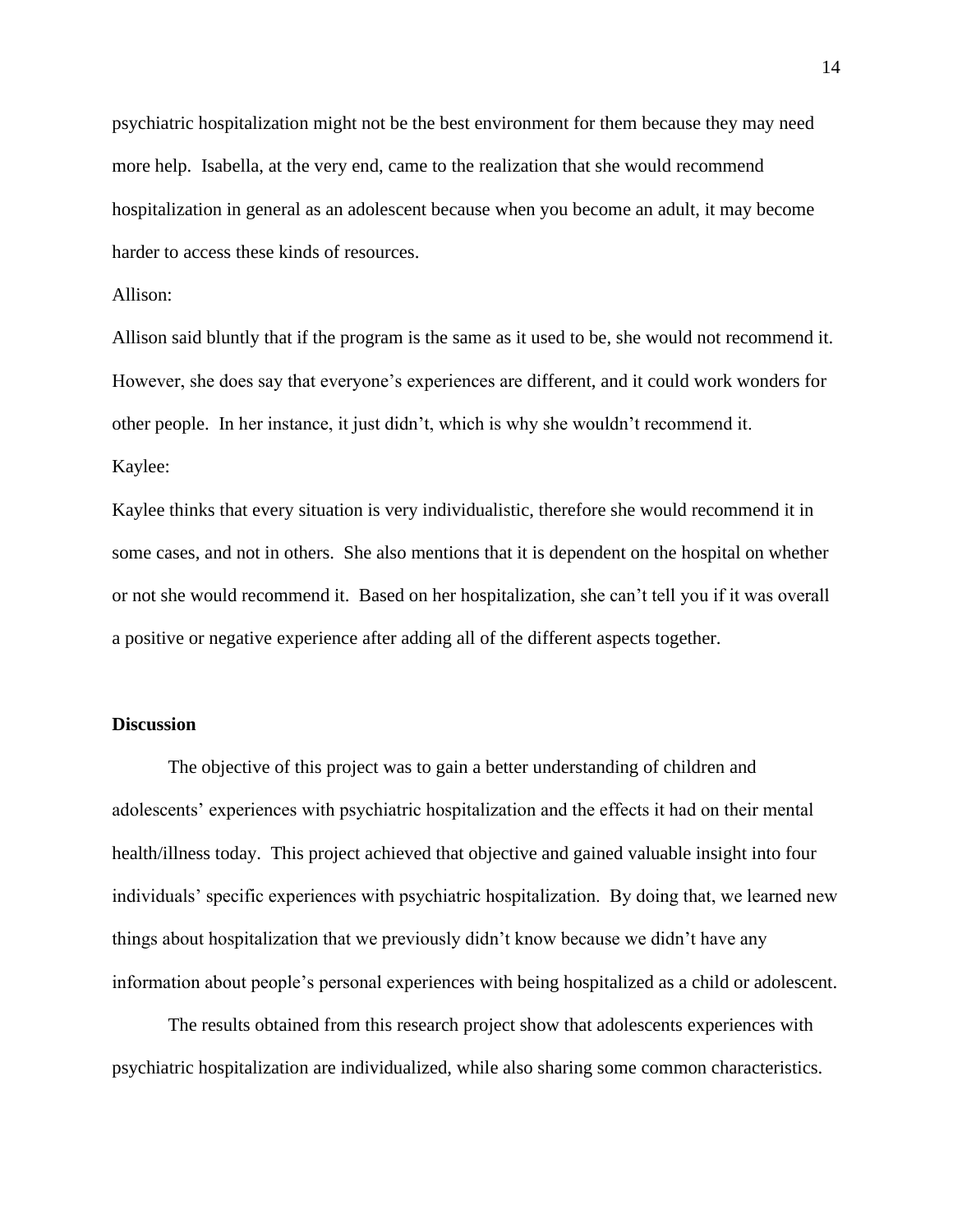All four of the participants had differing diagnoses and time frames related to their hospitalization. This is one aspect that could be attributed to why these individuals had a lot of unique experiences and thoughts concerning their hospitalization. They are all different individuals with different circumstances who were going through different things. Because of this, their hospitalizations most likely affected them differently. This goes to show that everyone's experiences are different, but no less meaningful or important than others. Previous research done on hospitalization of adolescents and children don't get their point of view which is why it is lacking so much. An individual's personal experiences provides so much valuable insight into the situation as a whole.

A lot of what was found points to their being both negative and positive aspects to hospitalization. Many of the participants felt a mixture of both of these when examining the impacts of the hospitalization on themselves. They mentioned feeling some effects that were positive, but also feeling effects that were negative. This shows us two things. First, it points to their being some good things about hospitalization that are going right. Some of these individuals are experiencing things that did help them, which you can see from not only the impacts, but also some of the advantages that were mentioned. However, it also points to their being some not so good things about hospitalization as well. You see this from both the negative impacts as well as the disadvantages listed. This shows us that while there are some beneficial aspects of hospitalizations, there is still room for improvement. We can work on expanding those positive experiences related to hospitalization while also working on diminishing the more negative aspects of hospitalization. Again, by getting the point of view from someone who actually experienced, we are getting valuable insight on how we can improve the experience as a whole.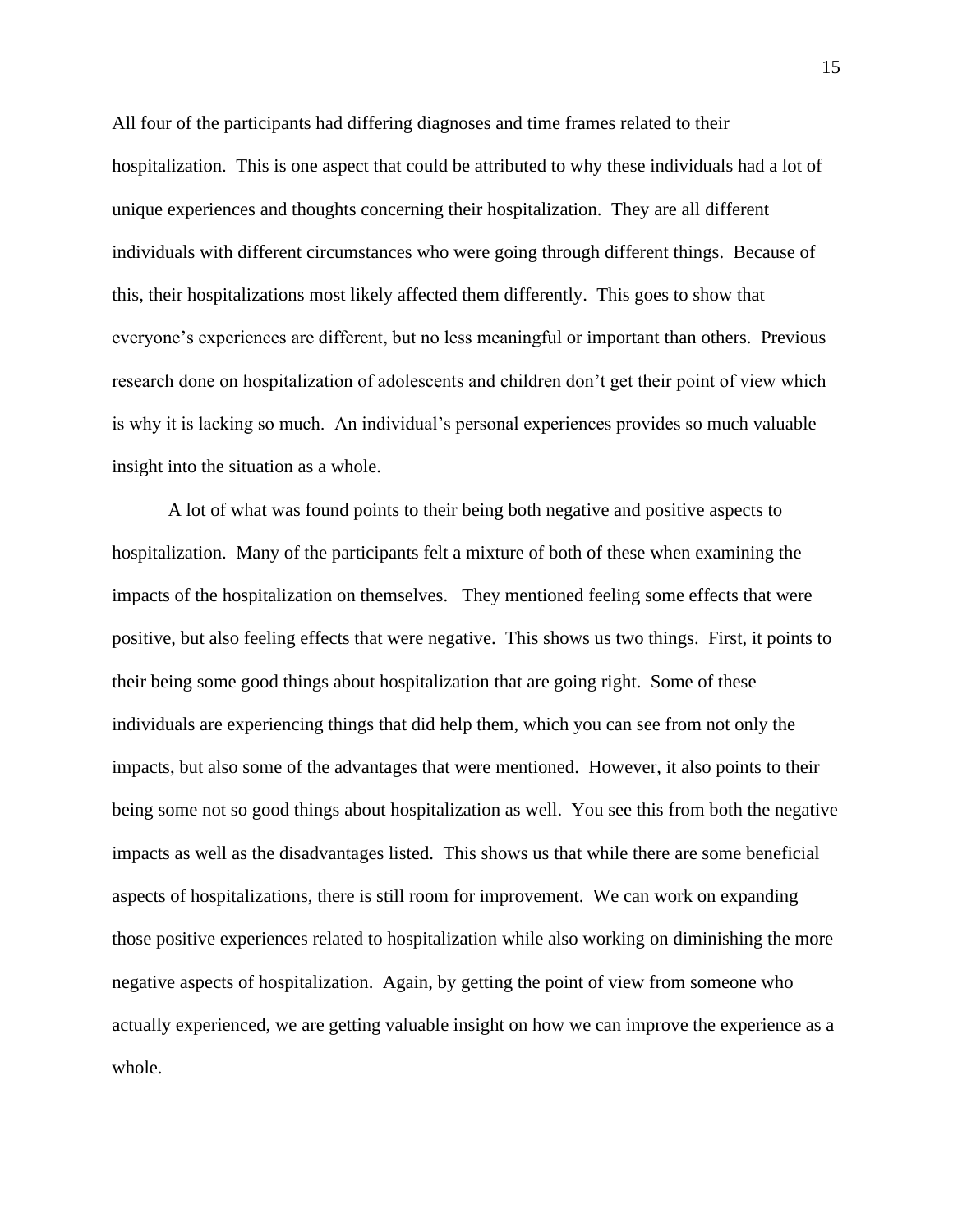One thing that previous research has looked at is aftercare/resources in terms of hospitalization of adolescents and children. It has been found that resources play an important role in hospitalization. Previous research specifically found that aftercare is related to rehospitalization. One research project found that caregivers actually attributed readmission with the failure of aftercare to occur or help (Grudnikoff et al., 2019). One thing this research failed to do was get the actual insight on aftercare/resources from the individuals who were experiencing it. One big benefit of this research project is that we got to hear from these four participants their experience with resources and how helpful or not helpful it was for them. Three out of four of the participants gained some sort of resource that they felt was helpful. However, one of the participants received no resources whatsoever after their personal experience with PHP. If you dive a little deeper into these three individuals' experiences, you will find that despite them having some positive views on the resources that they received, all three of them were hospitalized more than once. That shows that even though these individuals received some sort of aftercare that they found to be helpful, they still experienced rehospitalization despite that which goes against what has been found in the previous literature. All four individuals received such different forms of resources as well, which goes to point towards the very individualistic experience that every participant had with their own personal hospitalizations.

Every participant's individual experiences made them have different thoughts on recommendation in terms of hospitalization. Three of the participants said that in some scenarios they would recommend it and in others they would not. Similarly, one participant came to the conclusion that while the hospitalization wasn't beneficial for her and she wouldn't recommend it based on her own experience, it could be beneficial for someone else. Again, everyone's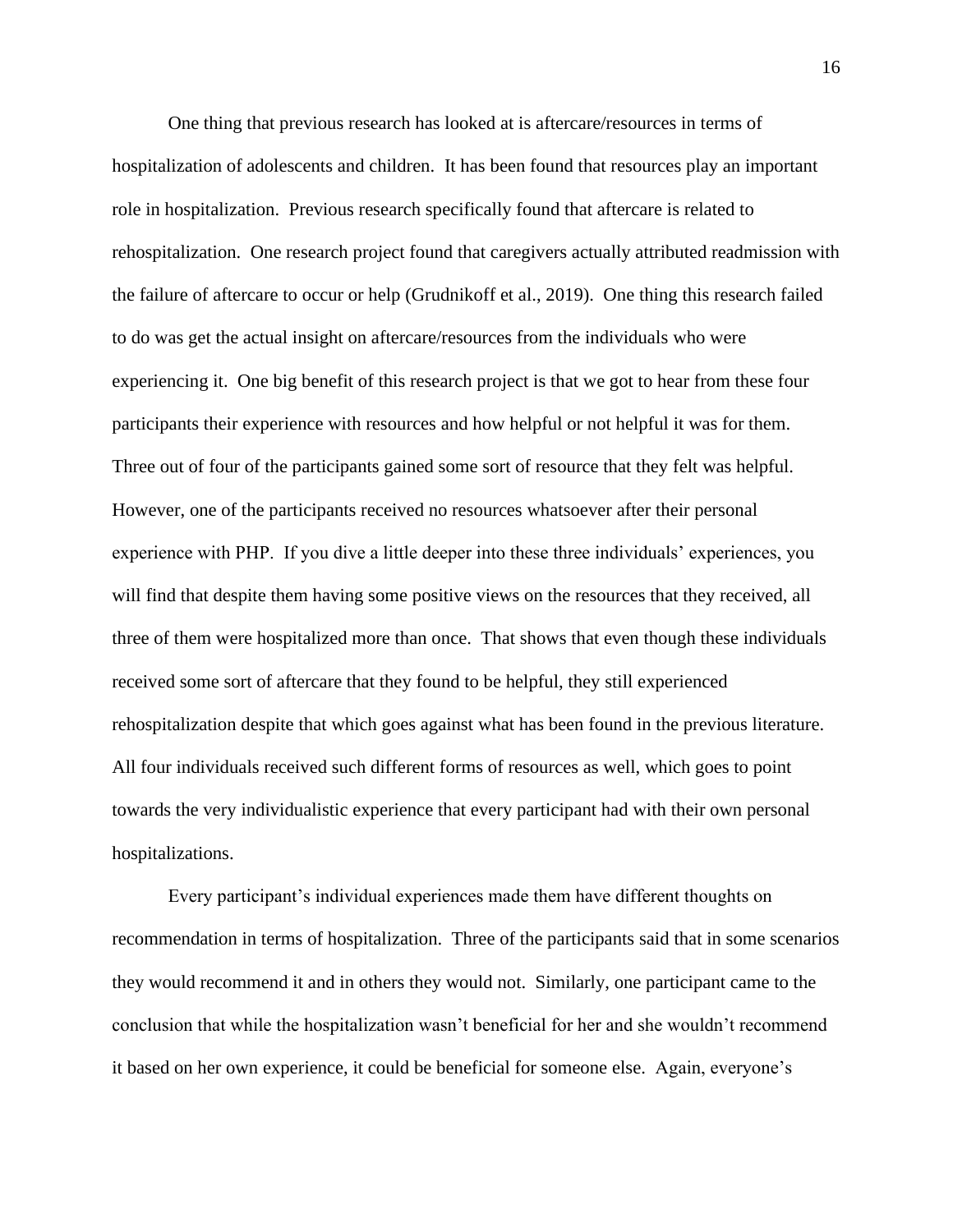experiences with hospitalization are so individualistic, that in some scenarios it may be more helpful than others. It may depend on a large number of factors like how old they are and what they are struggling with. I think this goes to show that when you are considering hospitalization of a child or adolescent, it may be beneficial to think of all the contributing factors before making a decision on whether to hospitalize or not.

The biggest limitation of this project is that there were only four participants. If there were more participants, we would have gained even more valuable insight into the experience of being hospitalized as a child or adolescent. We also may have seen more commonalities if we had more participants. While the experience of hospitalization would still be very individualistic if we had more participants, we still may have found more common themes if we could have heard about more personal experiences. By finding more commonalities, we could work to improve on these things that are affecting many people's experiences. A limitation that goes along with this is that all four individuals were white and women. It would be really helpful to gain more diverse perspectives because that can allow us to understand hospitalizations for children and adolescents on a deeper level. Another limitation is there wasn't enough time to dive deep into everything that was found. I could only select a few important things to talk about, but there was still so much more that could be talked about. This project asked such a wide range of questions that I received such a wide range of information. It would be beneficial to have more time to talk about everything. It might also be beneficial to constrict what you are looking for to a select few things and really focus on that.

There is so much more research that needs to be done on this topic. I think specifically, we need to focus our research on gaining more information from the individual's perspective that actually experienced it. By doing this, we can gain so much insight that can help us improve the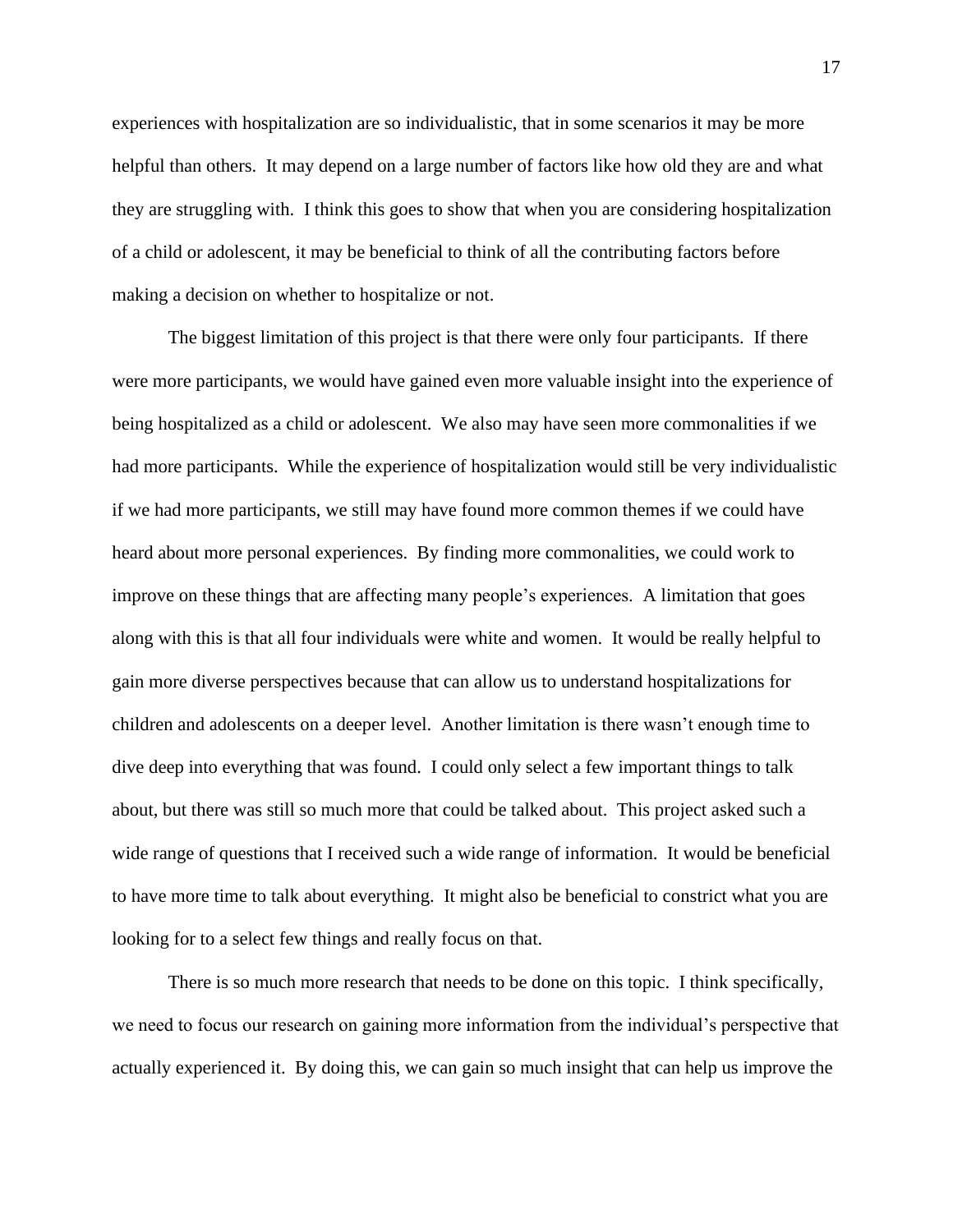different aspects related to hospitalization of children and adolescents. I think one specific topic related to hospitalization that could be focused on is resources. By gaining more information about resources in terms of hospitalization of children and adolescents, we can improve the resources that are being given out to be more beneficial. I think research could also be done on gaining other people's perspectives who are involved with the hospitalization of children and adolescents. For example, the parent or guardian's perspective or even the staff's perspective. By doing this, we can gain a more wholistic view, a bigger and better picture of what hospitalization of children and adolescents is really like.

## **Interview Questions (Appendix A)**

- What are your diagnoses?
- How did you feel while in the hospital?
- How did you feel after being hospitalized? When you left the hospital did you feel like you felt better, worse, or the same?
- How do you feel now about the hospital? Compare your perspective then vs. now?
- What was the mood in the hospital like? How did the environment feel?
- Did being hospitalized affect your relationship with others (parents, friends, teachers, etc.)?
- How was the choice for you to be hospitalized made? How did being put in the hospital by X method affect you?
- What was the impact of the hospitalization (help, not help, both)?
- Was there an impact on your illness because of the hospitalization?
- Are there any experiences from your hospitalization that you feel comfortable sharing?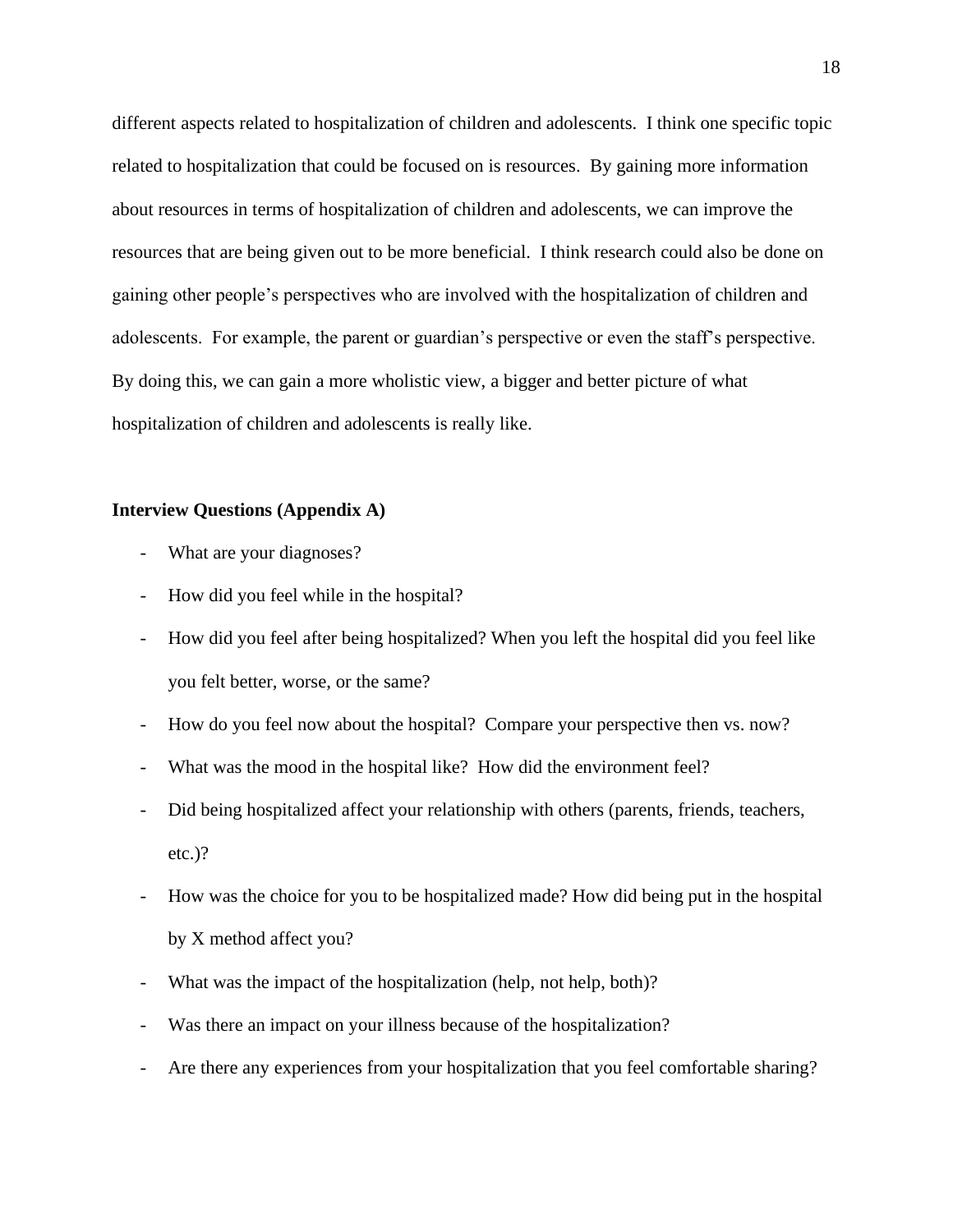- Are there any experiences that you had that stand out in your memory?
- What activities or therapy did you find to be the most helpful? The least helpful?
- What was a normal day like in the hospital?
- Did you learn anything from being there? If so, what lessons did you learn?
- Did you gain any resources that you were able to use outside of the hospital?
- Did you learn any coping mechanisms that helped you outside of the hospital?
- What did the follow-up plan look like (if there was one)? Did you attend aftercare services? If so, how helpful were these services?
- How was the transition from being hospitalized to going back to your everyday life? How was the transition back to friends and family after being hospitalized? How was the transition structure wise (going from a lot of structure in the hospital to less structure in everyday life)?
- How were the techs?
- How were the nurses?
- How were the therapists?
- How were the psychiatrists?
- Were there any short-term effects of your hospitalization?
- Were there any long-term effects of your hospitalization?
- Would you recommend hospitalization in general? Would you recommend it for children and adolescents?

Socioeconomic Status: refers to an individual's or group's social standing or class. There are a lot of factors that go into determining your socioeconomic statues such as state, city, income, and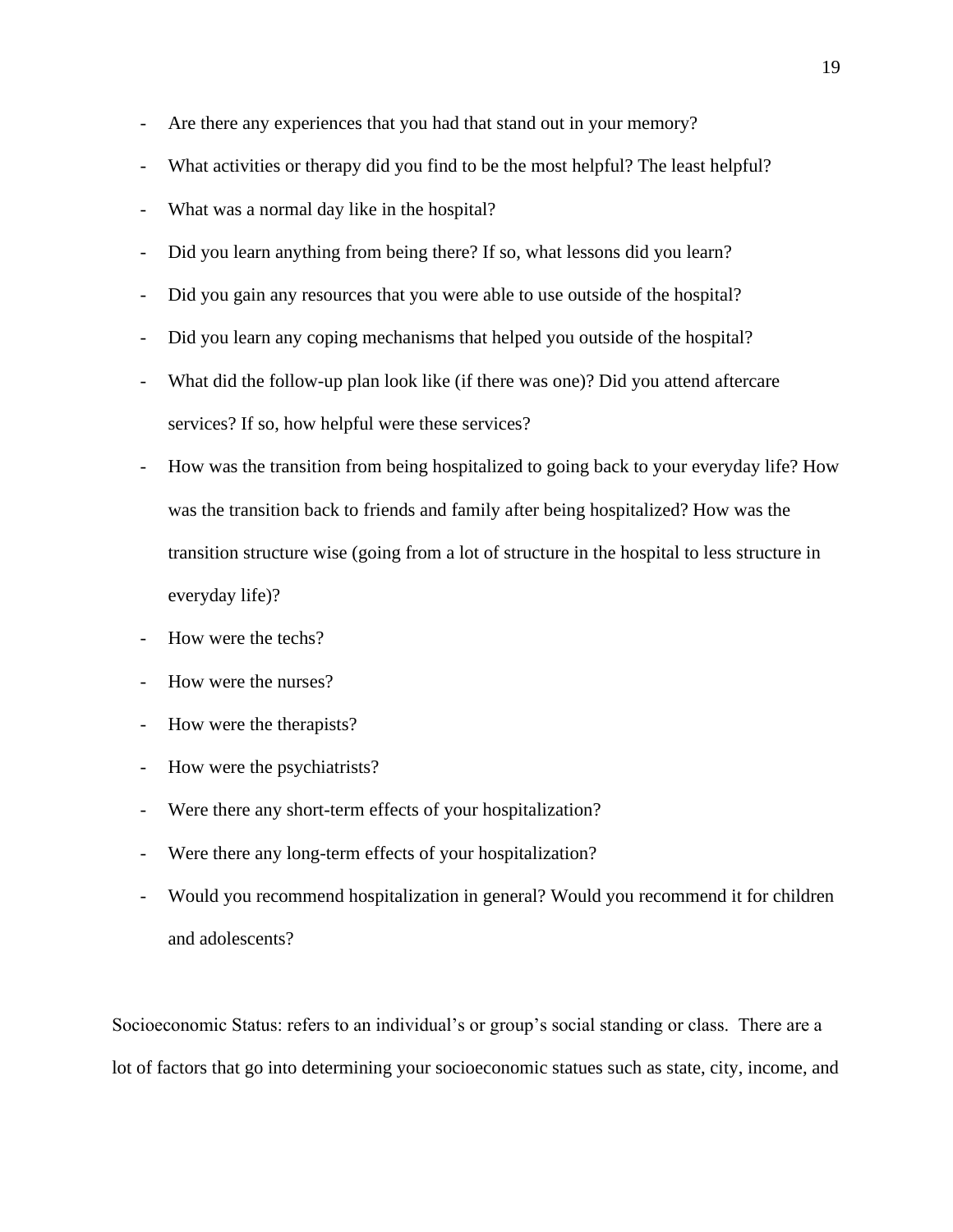number of people in household. Please choose either high, middle, or low class depending on what you think your socioeconomic status is.

High class: refers to those who hold a great deal of wealth

Middle class: refers to individuals who fall between the working class and the upper class

Low class: refers to those who have little income or wealth

If you need help determining your socioeconomic statues, this website can help you:

<https://www.pewresearch.org/fact-tank/2020/07/23/are-you-in-the-american-middle-class/>

Examples of each (Missouri, St. Louis, 4 people in household)

High class: 153,000 and up

Middle class: 51,000 to 152, 000

Low class: 50,000 and below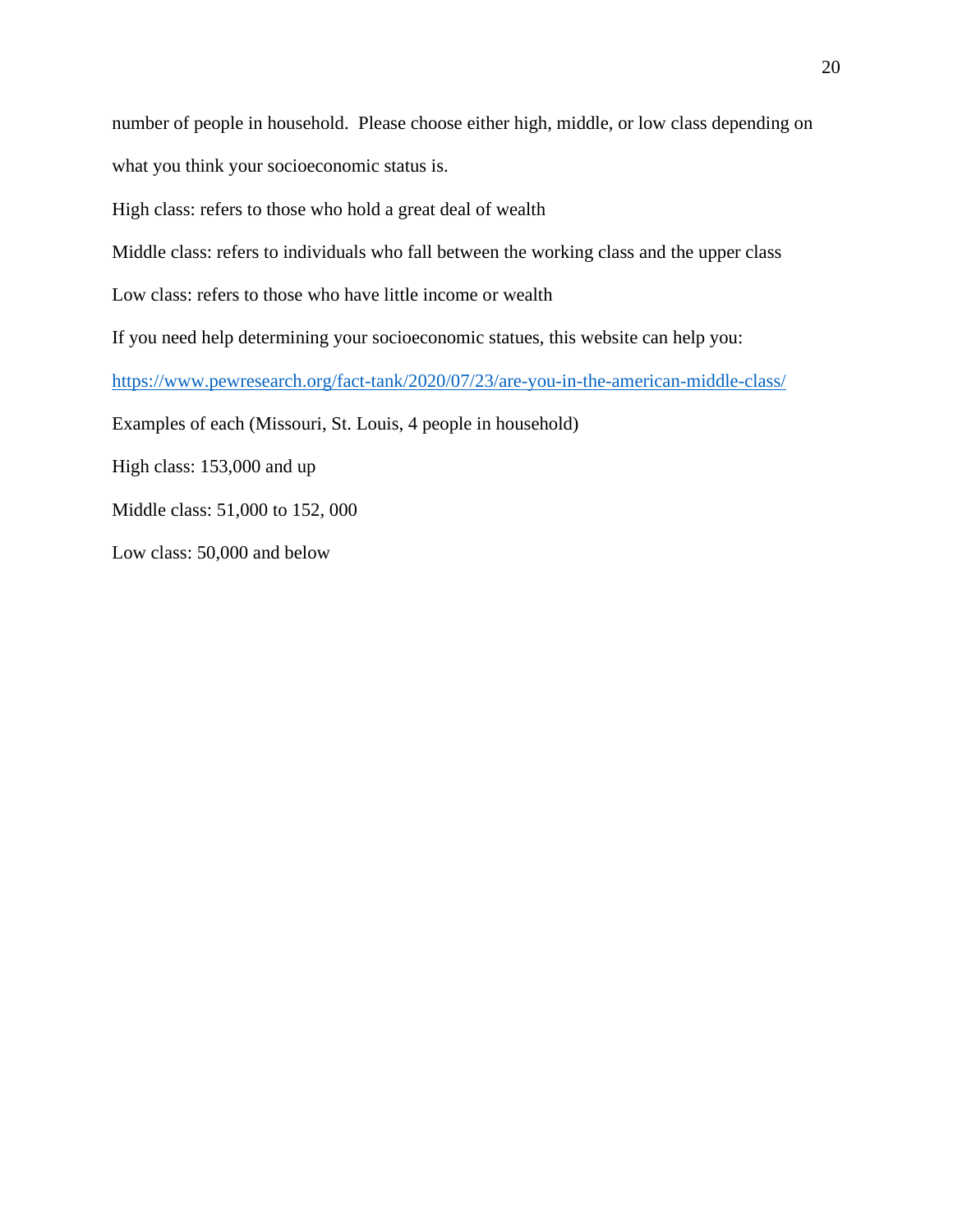# Works Cited

## - "Inpatient Services"

Cotgrove, A. (2014). Inpatient services. In T. McDougall & A. Cotgrove (Eds.), *Specialist mental healthcare for children and adolescents: Hospital, intensive community and home based services.* (pp. 34–53). Routledge/Taylor & Francis Group.

Cotgrove, 2014

- "Indication for psychiatric hospitalizations of children and adolescents"

Perkes, I. E., Birmaher, B., & Hazell, P. L. (2019). Indications for psychiatric hospitalization of children and adolescents. *Australian and New Zealand Journal of Psychiatry*, *53*(8), 729–731. https://doi.org/10.1177/0004867419835930

Perkes et al., 2019

- "The factors influencing decision making on children's psychiatric hospitalization: A

retrospective char review"

Golubchik, P., Sever, J., Finzi-Dottan, R., Kosov, I., & Weizman, A. (2013). The factors influencing decision making on children's psychiatric hospitalization: A retrospective chart review. *Community Mental Health Journal*, *49*(1), 73–78. https://doi.org/10.1007/s10597-012-9487-0

Golubchik et al., 2013

- "Psychiatric hospitalization among adolescents"

Lalayants, M., Kim, M., & Prince, J. D. (2018). Psychiatric hospitalization among adolescents. *The Journal of Behavioral Health Services & Research*, *45*(2), 292–299. https://doi.org/10.1007/s11414-017-9567-6

Lalayants et al., 2018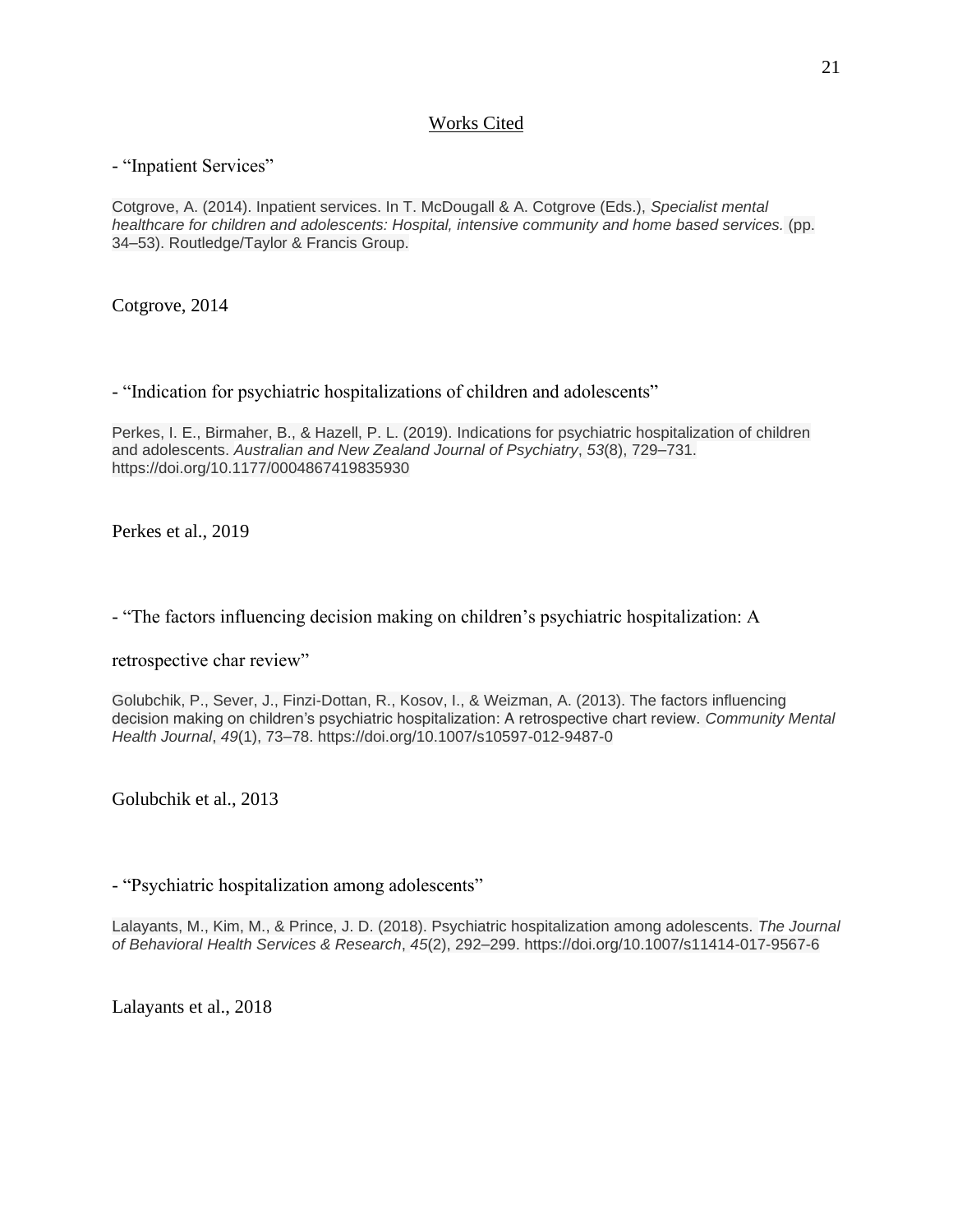- "Characteristics of Adolescent Psychiatric Inpatients in Relation to Their history of Preceding

Child Psychiatric Inpatient Care" x

Lukkari, S. H., Hakko, H. H., Partanen, M. A., Riala, K. R., & Riipinen, P. K. (2019). Characteristics of adolescent psychiatric inpatients in relation to their history of preceding child psychiatric inpatient care. *Journal of Nervous and Mental Disease*, *207*(7), 569–574. https://doi.org/10.1097/NMD.0000000000001007

Lukkari et al., 2019

- "Correlates of psychiatric inpatient readmissions of children and adolescents with mental

disorders"

Grudnikoff, E., McNeilly, T., & Babiss, F. (2019). Correlates of psychiatric inpatient readmissions of children and adolescents with mental disorders. *Psychiatry Research*, *282*. <https://doi.org/10.1016/j.psychres.2019.112596>

Grudnikoff et al., 2019

- "The Health and Well-being of Children and Adolescents Accessing In-Patient Psychiatry: A

# Brief Report"

Preyde, M., Tran, A., Parekh, S., & Heintzman, J. (2018). The health and well-being of children and adolescents accessing in-patient psychiatry: A brief report. *Journal of the Canadian Academy of Child and Adolescent Psychiatry / Journal de l'Académie Canadienne de Psychiatrie de l'enfant et de l'adolescent*, *27*(3), 191–196.

Preyde et al., 2018

-" Do aftercare mental health services reduce risk of psychiatric rehospitalization for children?"

Trask, E. V., Fawley-King, K., Garland, A. F., & Aarons, G. A. (2016). Do aftercare mental health services reduce risk of psychiatric rehospitalization for children? *Psychological Services*, *13*(2), 127–132. https://doi.org/10.1037/ser0000043

Trask et al., 2016